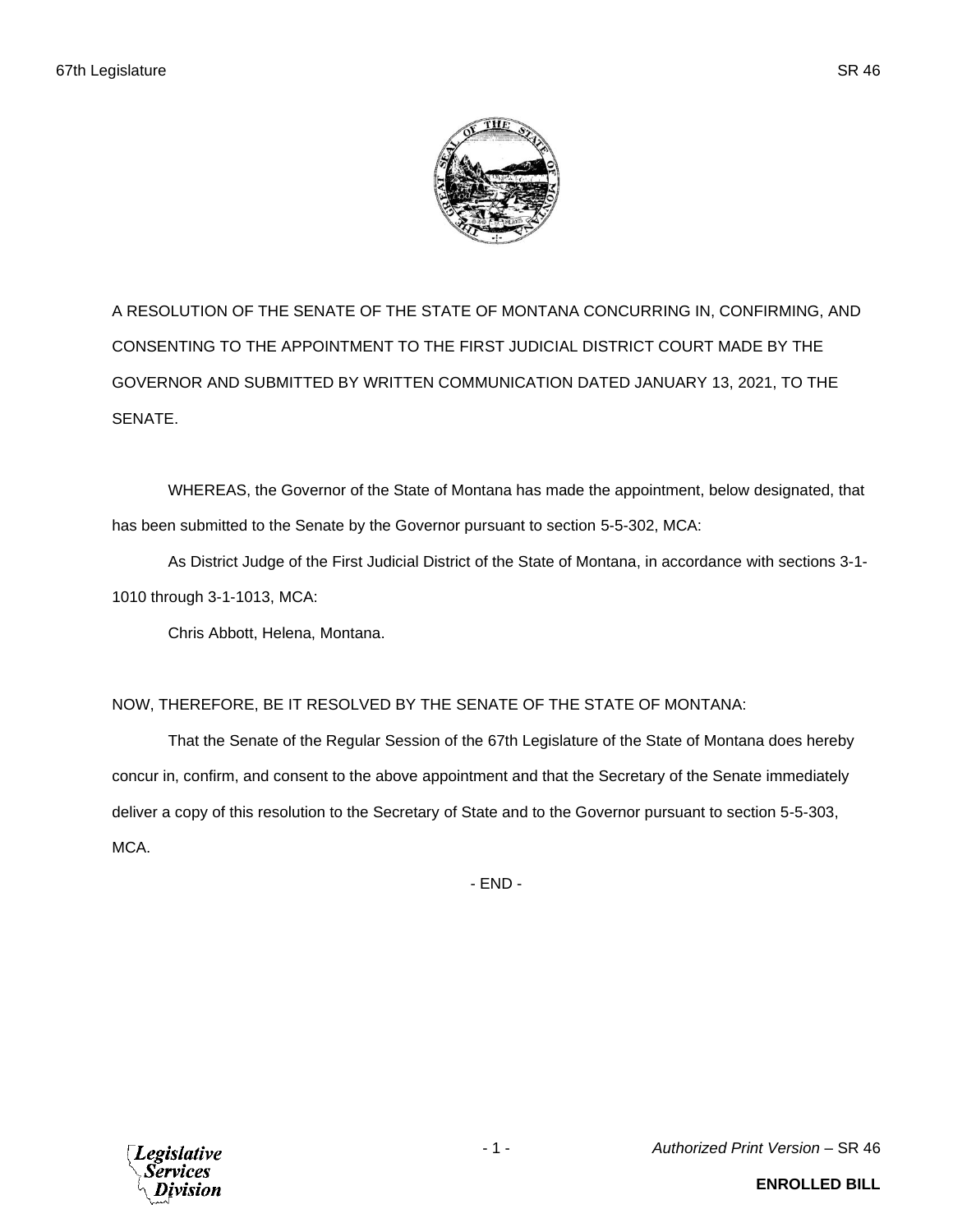I hereby certify that the within bill,

SR 46, originated in the Senate.

Secretary of the Senate

President of the Senate

| Signed this | dav  |
|-------------|------|
|             | 2021 |

\_\_\_\_\_\_\_\_\_\_\_\_\_\_\_\_\_\_\_\_\_\_\_\_\_\_\_\_\_\_\_\_\_\_\_\_\_\_\_\_\_\_\_

\_\_\_\_\_\_\_\_\_\_\_\_\_\_\_\_\_\_\_\_\_\_\_\_\_\_\_\_\_\_\_\_\_\_\_\_\_\_\_\_\_\_\_